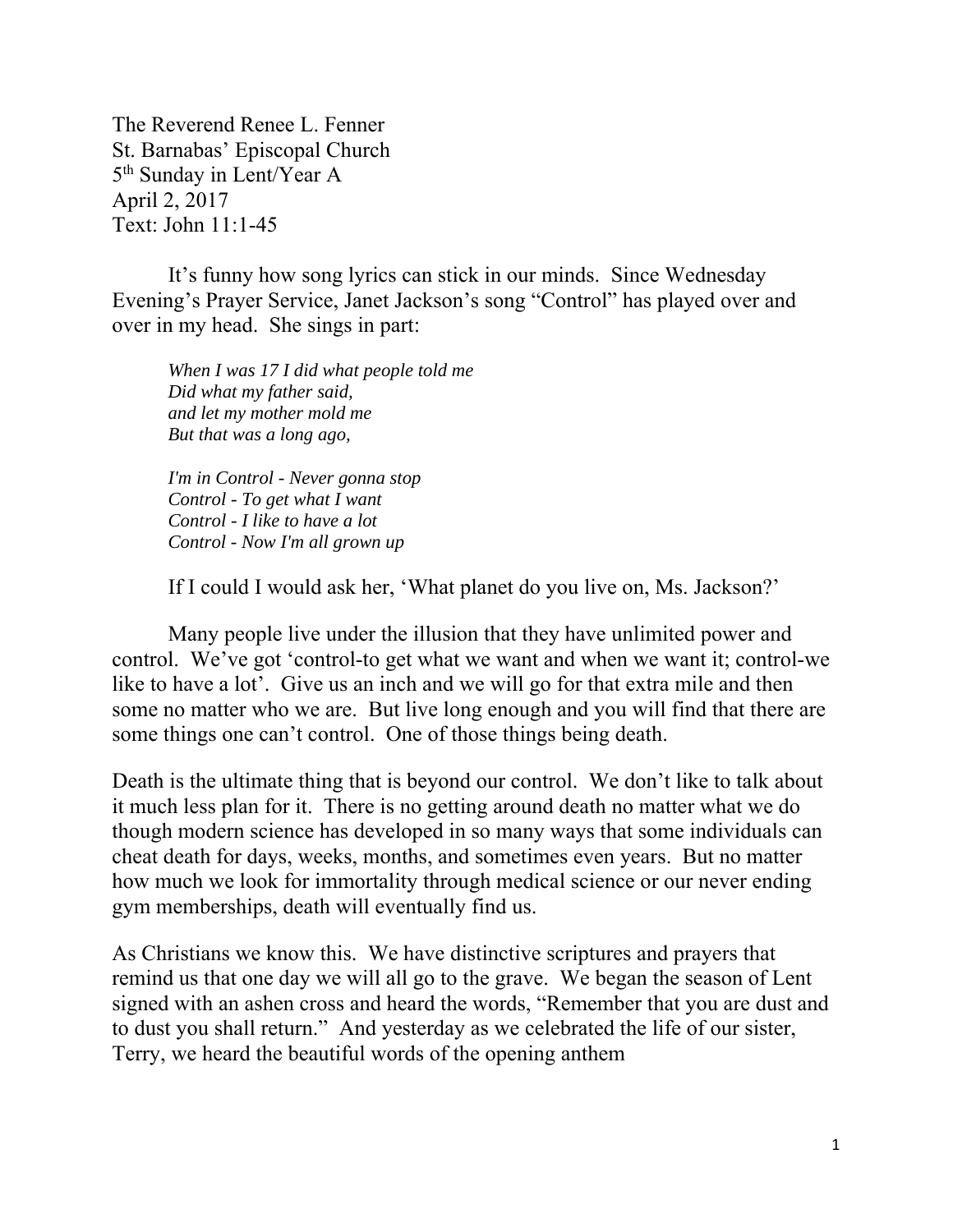*"I know that my Redeemer liveth, and that he shall stand at the latter day upon the earth; and though this body be destroyed, yet shall I see God' whom I shall see for myself and mine eyes shall behold, and not as a stranger."* 

Still, even the most faithful, quiver in fear of this one thing that cannot be controlled.

Today's gospel is one that most of us know all too well. How even as Jesus heard that his good friend, Lazarus, lie gravely ill, he waited to see him. And by the time Jesus arrived in Bethany, death had taken control. His friend was stone cold dead. As one theologian put it-Lazarus was 'graveyard dead.'

In the midst of their sorrow and grieving, Martha and Mary, had hoped their friend, Jesus, would have come to them days ago to heal their brother so that he would not know the sting and stink of death, at least not yet. Each of them told Jesus as much*. "Lord, if you had been here, my brother would not have died."* Even some of the crowd who had heard or seen Jesus' works wondered, *"Could not he who opened the eyes of the blind man have kept this man from dying?"* 

At this point, John tells us that even Jesus grieved, but Jesus also knew that death would not be the end. So he told those around him to roll away the stone and Jesus called Lazarus back from the dead, giving glory to God and proving who he was and is: the God of life. And we are told that the dead man walked out of his tomb in his grave clothes and Jesus commanded: "Unbind him, and let him go."

The sign that Jesus performs in the gospel isn't just the raising of Lazarus from the dead. The most remarkable thing that Jesus does was to proclaim what is possible: that though there is death, there is LIFE and LIFE THAT IS EVERLASTING!

By Jesus coming into the world as God Incarnate, he showed us how to mirror and live fully into the image and likeness of God. And that means that we are given the gift of grace to face our challenges. We have been given the gift of strength to face those things which we cannot control. Jesus calls us to believe in the love of God that is so strong that nothing, nothing, nothing (say: nothing)-not even death can separate us from that love. Jesus calls us to trust even in the midst of our tears that God will see us through our daily dying and risings. And one day Lazarus will be you and me.